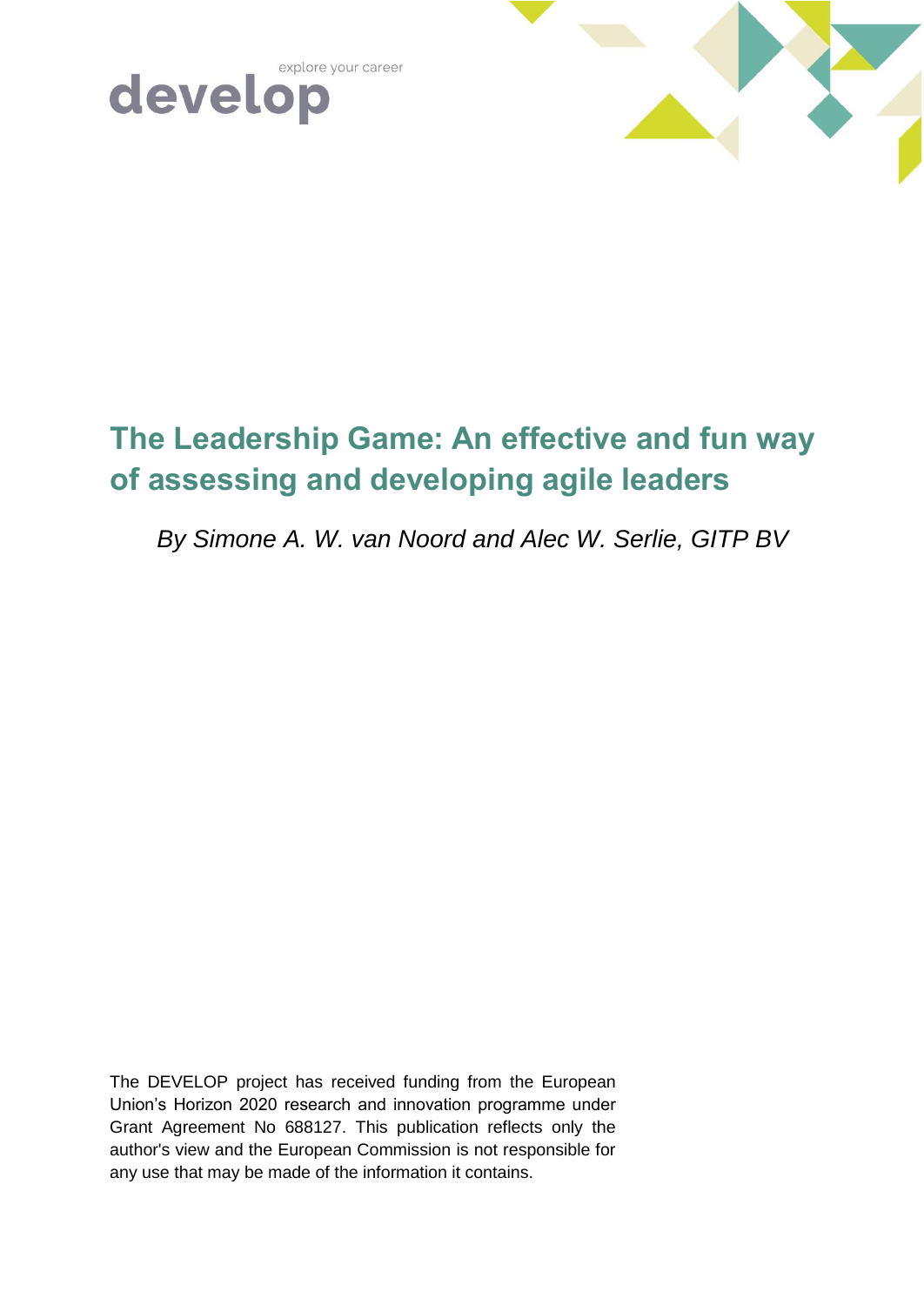



## **1 About the DEVELOP project**

Against the backdrop of rapid technological developments and changes within the workplace, it becomes challenging to assess workplace-relevant soft skills and plan individuals' learning paths for career development. The DEVELOP project – a research and innovation project funded by the European Commission – allows various industrial and academic partners to address this challenge. The solution is to create a web-based learning environment that offers employees personalised learning interventions to shape their career paths. This learning environment is based on a framework for assessing transversal competencies; competencies that apply across jobs and occupations, and can be acquired through formal and informal learning, through work and non-work activities. Within this framework, transversal competencies such as leadership, will be assessed by means of social network analysis that will reveal the importance of social networks at work for career development, self-reporting tools, and game-based assessments. Game-based assessments, henceforth 'games', form the focus of this paper, because of the innovative and unique nature of using games for behaviour assessment and development purposes.



## **2 Changing workplaces**

The workplace as we know is changing drastically; organisations are becoming less hierarchical, more work is done from home, is project-based and internationally oriented, and technological advancements have brought about a shift from physical to virtual reality. These changes require a new type of agile leaders. This introduces challenges to the professionals in the Human Resources field to identify the right people for the right positions and develop them in the best way possible.

But how to assess and develop agile leadership?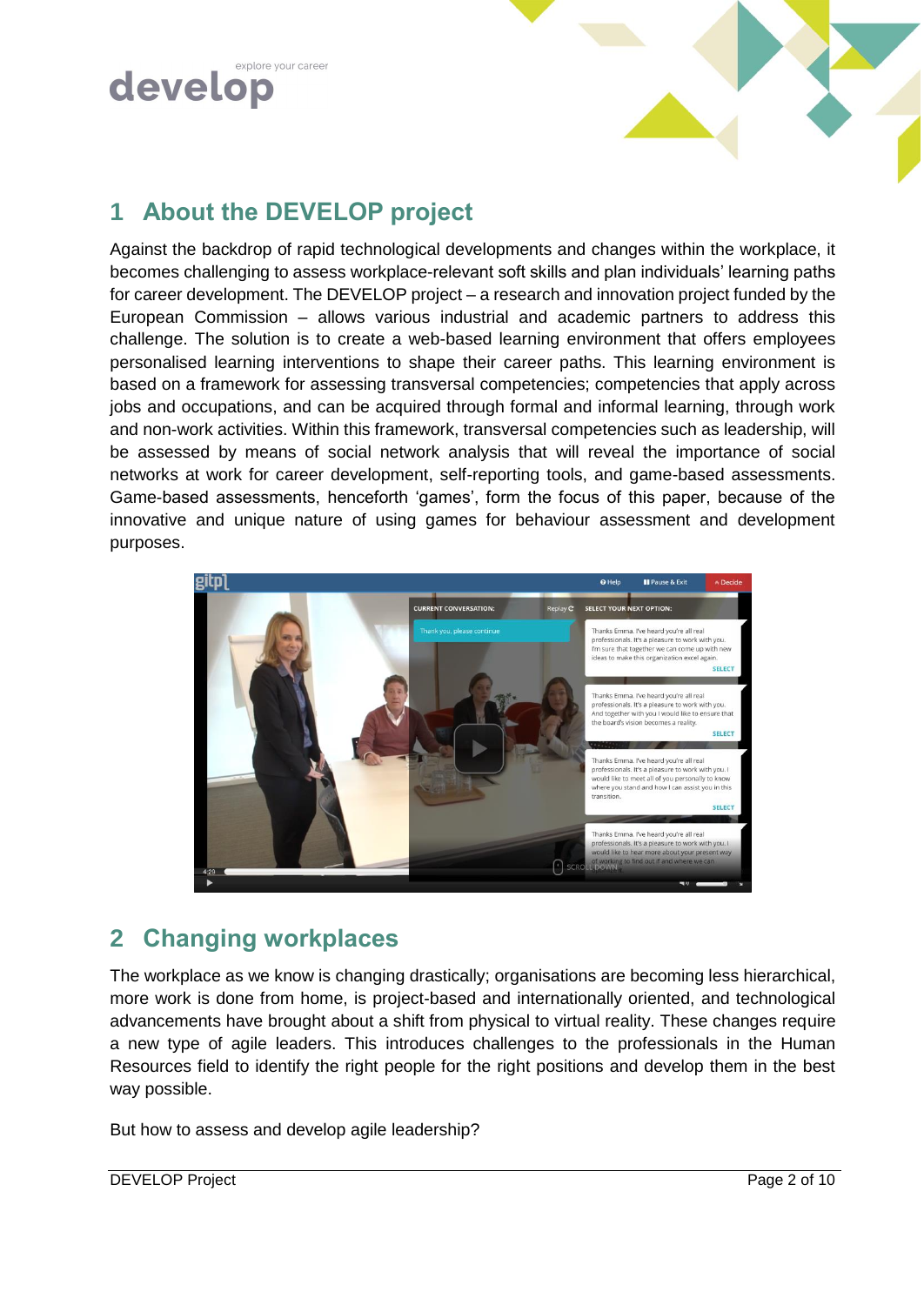



## **3 Benefits of traditional assessments methods**

Up to now, behaviour is usually measured in roleplays and sometimes by using the 360-degree feedback method. In a roleplay, the assessee takes on a certain role and has a conversation with an actor. The conversation may be about a problem that needs to be solved within an organization. An assessment psychologist evaluates whether the assessee's behaviour fits the behaviour required for the job. With the 360-degree feedback method, information about the assessees is collected via their direct social network; either their manager, their peers, or even subordinates. The disadvantage of these two methods is that they are time-consuming and therefore costly. Furthermore, they are not scalable as they require actual presence of observers and assessors. The fact that the observations are done by people increases the chances of all kinds of subjective observation errors. Modern methods of assessing behaviour, by using serious games, have several advantages.

## **4 Advantages of serious games**

A game is called a 'serious game' if it has been developed to have certain well-intended effects on the player that go beyond pure entertainment, such as learning. Although researchers mention drawbacks associated with using serious games, such as the difficulty to validate the test, as well as the time and high costs to develop a game; in practice, these drawbacks are limited. What we know from experience is that the majority of these costs are earned back, because organizations do not have to spend extra money on actors or psychologists; the "observations" and interpretations are fully automated. On top of that, the game can be played from home and can be used with large audiences. Production costs are outweighed by the substantial number of times the game can be played.

Apart from these more practical advantages, applied workplace competency games have shown to incrementally predict job behaviours. Furthermore, assessees experience more life-like scenarios and are therefore less likely to respond in a socially desirable way.

Also, outcomes of a recent study show that serious games motivate and stimulate player engagement. Game players can choose one storyline, but re-live another one due to the many provided answer options. The game setting also gives the player a more realistic environment to interact with, which allows for a better assessment of player's behaviour displayed throughout the gameplay. Furthermore, people can practise in a safe environment with different answers to choose from that lead to more effective or less effective behaviour. This way, they learn to adapt their behaviour depending on the situation. Assessees get the opportunity to obtain insights into their own behaviour and development potential through training.

## **5 Successful requirements for creating serious games**

Serious games are being used more often by HR companies as a newer assessment and development method. A serious game has the distinguishing feature that it has clearly intended effects on the player that go beyond pure entertainment solely. The five aspects in game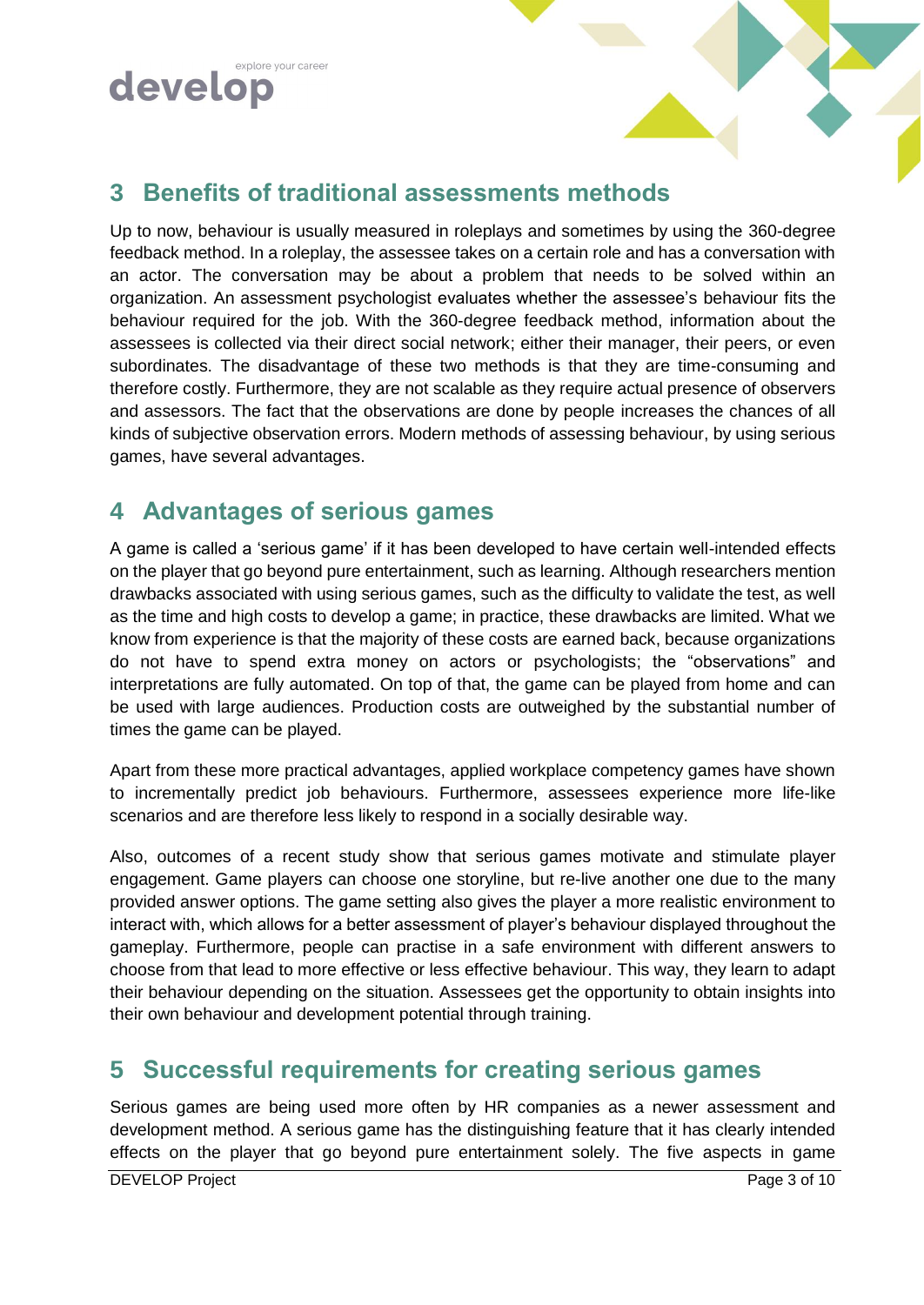

entertainment consist of narrativity, game design, aesthetic presentation, an enjoyable game experience, and technological capacity. On one hand, the game should be enjoyable to play and constructed realistically. On the other hand, the game is implicitly a test to measure skills, such as agile leadership.

Furthermore, a game should encompass a sound evidence-based theory. Using a strong model also gives the opportunity of comparing intention and demonstrated behaviour.

This foundation is crucial to assess soft skills such as leadership; are individuals suitable to work in a leadership role and/or can they be further trained in their leadership competencies?

## **6 Solid scientific basis for the leadership game**

### *6.1 Leadership theory*

Classic theoretical leadership examples are McGregor's distinction between Theory X and Theory Y<sup>i</sup> and Burns' distinction between transactional and transformational leaders<sup>ii</sup>. Empirical examples in the literature often categorise between relational, autocratic versus democratic and directive versus participative leadership<sup>iii</sup>.

<span id="page-3-1"></span>More recently, Denison, Hooijberg and Quinn argued that effective leaders should be able to take up different roles when dealing with varying situational challenges rather than being categorised as a directive versus participative leader, for instance<sup>iv</sup>. Thus, effective leaders should both be equipped with the cognitive and behavioural capacity to respond adequately to a wide range of situations, i.e., agile leadership.

### *6.2 Agile leadership*

<span id="page-3-0"></span>Agile leadership takes centre stage in Quinn's leadership model, which depends on an interaction between two dimensions: intern versus extern and stability versus flexibility<sup>v</sup>. These two dimensions represent dilemmas in an organisational environment. On the one hand, a leader should be externally focused on completing tasks and attracting external means. On the other hand, a leader should be internally focused on the importance of employee well-being and continuous processes. Furthermore, a leader should find a balance between order and structure, and innovation and change<sup>vi</sup>. Quinn's model is relevant, because many studies suggest that the model is reliable and valid across different cultures and contributes to one's understanding of complexity in an ever-changing world<sup>vii</sup>. Additionally, Tong and Arvey argue that the Quinn model can widely be applied to organizational behaviour and change<sup>viii</sup>. Quinn's leadership model of competing values consists of a horizontal and vertical axis with intern versus external and stability versus flexibility, plotted against each other (see Figure 1).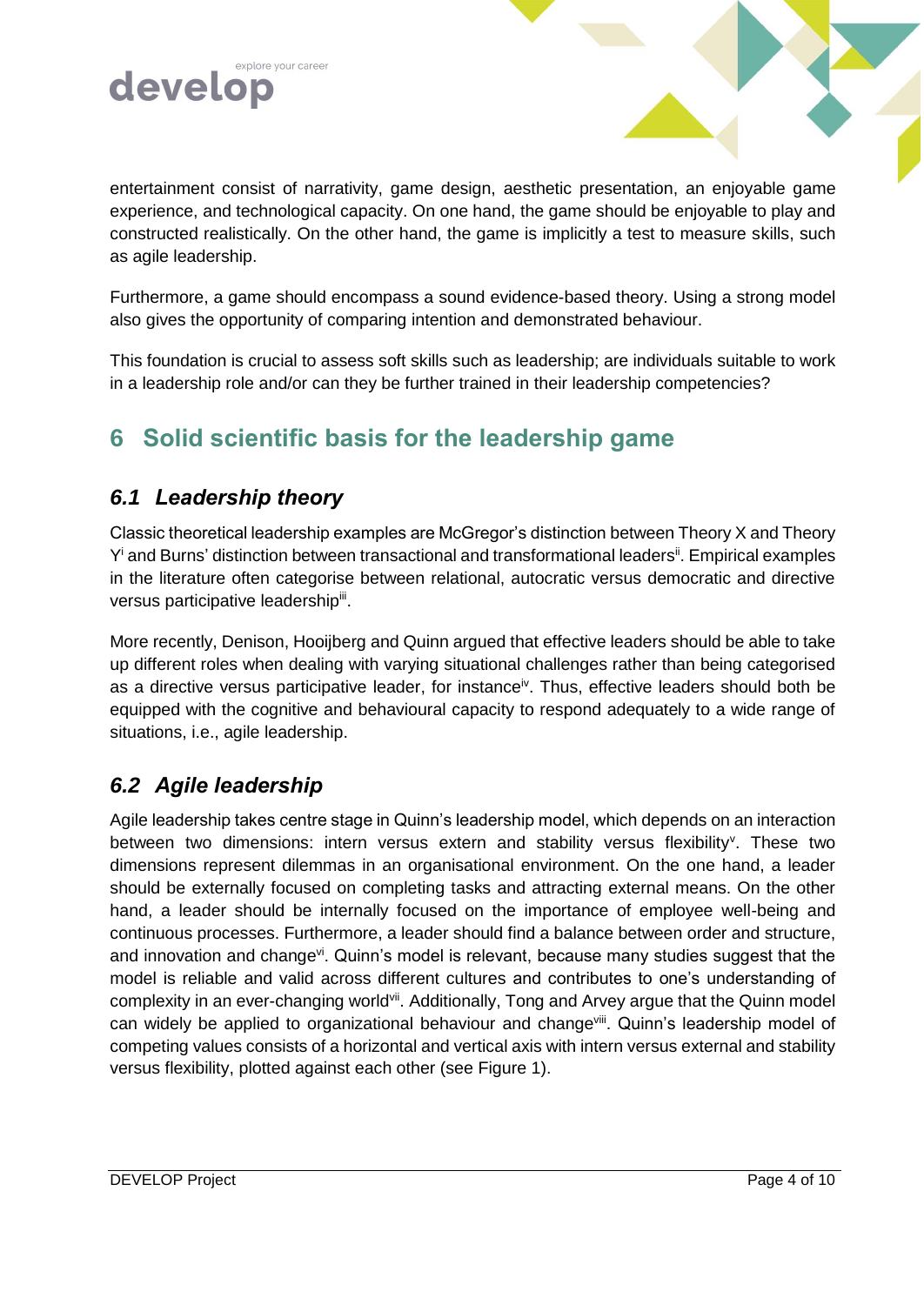

CONTROL

Figure 1: Quinn Model<sup>v</sup>[.](#page-3-0)

The Quinn Model consists of four quadrants: Human Relations, Open Systems, Rational Goal, and Internal Process, each with two roles<sup>ix</sup>. Some studies speak of six instead of eight roles, or suggest the location of these eight roles to differ from their original hypotheses<sup>x</sup>. Nevertheless, many support the four quadrants including the eight roles in the model<sup>xi</sup>.

The *Human Relations quadrant* consists of the team builder and mentor role. The team builder stimulates collaboration and solves problems between people to guarantee an open work environment. The mentor is focused on developing skills and offers people the chance to take training.

The *Open Systems quadrant* consists of the innovator and networker role. The innovator comes up with new ideas, spots trends and implements changes. The networker contacts people from outside the organization to foster his or her own reputation and the image of the organization. By connecting with others, the networker tries to obtain means of production externally.

The *Rational Goal quadrant* consists of the producer and director role. The producer is taskfocused and highly values productivity improvement and achieving set goals. The director makes plans and sets goals for him or herself, and the rest. Also, the director clearly assigns roles and distributes tasks so people know what is expected from them.

The *Internal Process quadrant* consists of the coordinator and monitor role. The coordinator ensures that the processes and systems within the organization run smoothly so that work processes can be utilized optimally. The monitor is occupied with analysing facts and details, and ensures that the right information is reported to keep everyone up to date<sup>xii</sup>.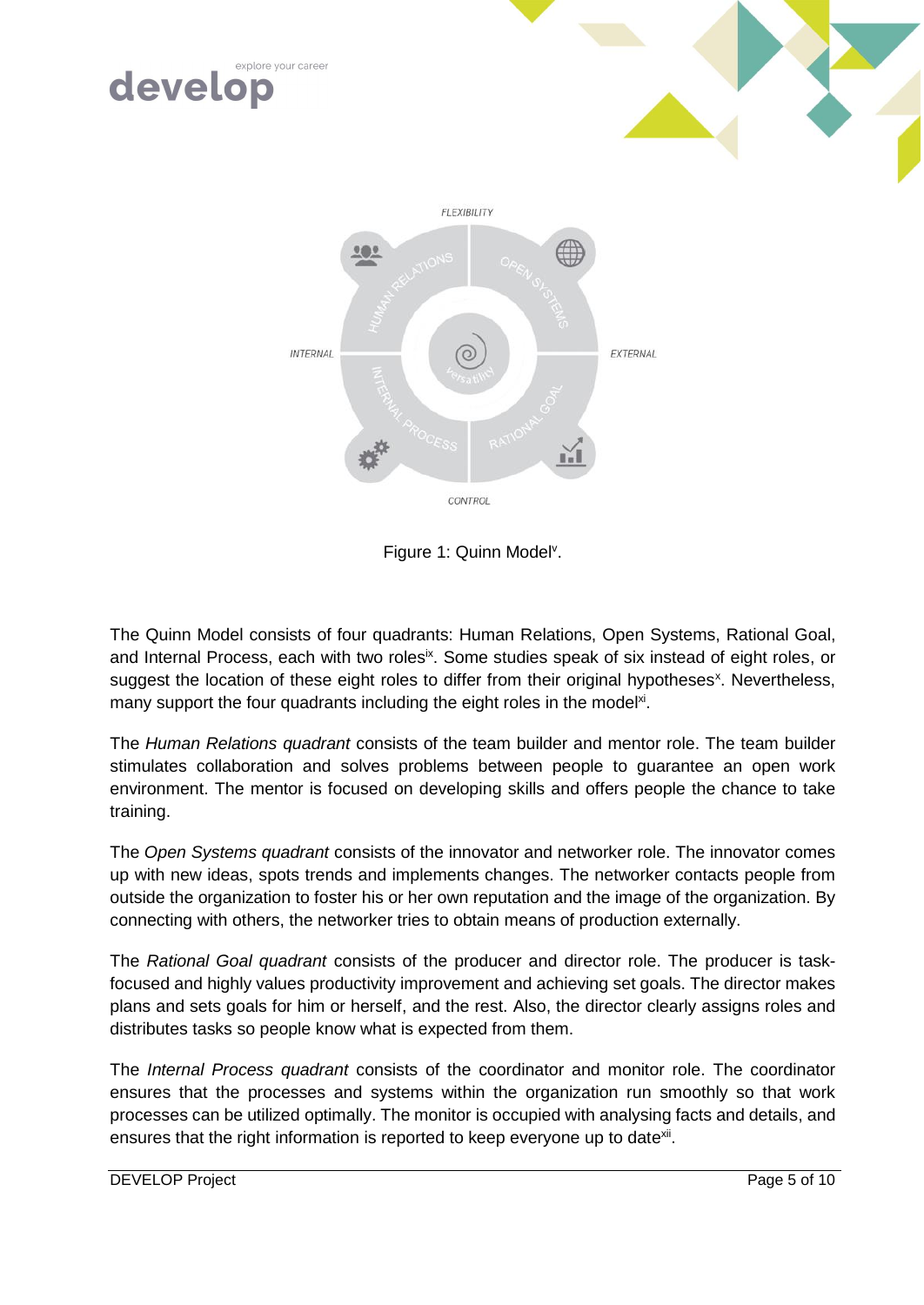

Paying too much, or not enough, attention to one of these quadrants can have negative consequences<sup>xiii</sup>. For instance, ignoring collaboration and employees' development in the human relations quadrant can downplay engagement, cohesion and morale required for effectivity. Even though leaders can have a dominant leadership style, it is crucial for them to be able to take on multiple contrary roles simultaneously. This statement is supported empirically by data analyses of 892 participants, of which 176 executives, showed that effective leaders display more complex and varied behaviour as opposed to ineffect[iv](#page-3-1)e leaders<sup>iv</sup>. Denison et al. argue that a leader's capacity to unite the extreme axes of intern versus extern and stability versus flexibility, is characteristic of a higher level of development<sup>[iv](#page-3-1)</sup>. In the game, the versatility on this leadership behaviour is measured.

The scenarios within the game were crafted with the help of subject-matter experts. Interviews with subject-matter experts about leadership were conducted to decipher situations leaders typically deal with (i.e., critical incidents). These critical incidents were mapped onto each of the four quadrants of the Quinn model. For instance, the game player facing a situation where an employee has difficulty with work due to private issues, is associated with the human relations quadrant. Furthermore, the answers players can select could be scripted in such a way that they correspond to the four quadrants of the model. The quadrant the players choose most frequently indicates their dominant style. Effective agile leadership is measured by offering different situations that ask for different styles. If the player of the game uses the right style to deal with a situation, then the player scores high on agile leadership.



### *6.3 Role of agile communication in leadership*

Apart from agile leadership, the game also measures agile communication, which indicates how well the player recognizes what communication style (e.g., analytical, driver, directive, amiablexiv) to use depending on their communication partner and situation. In the game, the player's agile communication is measured during more heated discussions going on between the player and team member. Being an agile communicator is important for work effectiveness, because using the proper style in a certain situation fosters (work) relationships and getting tasks done.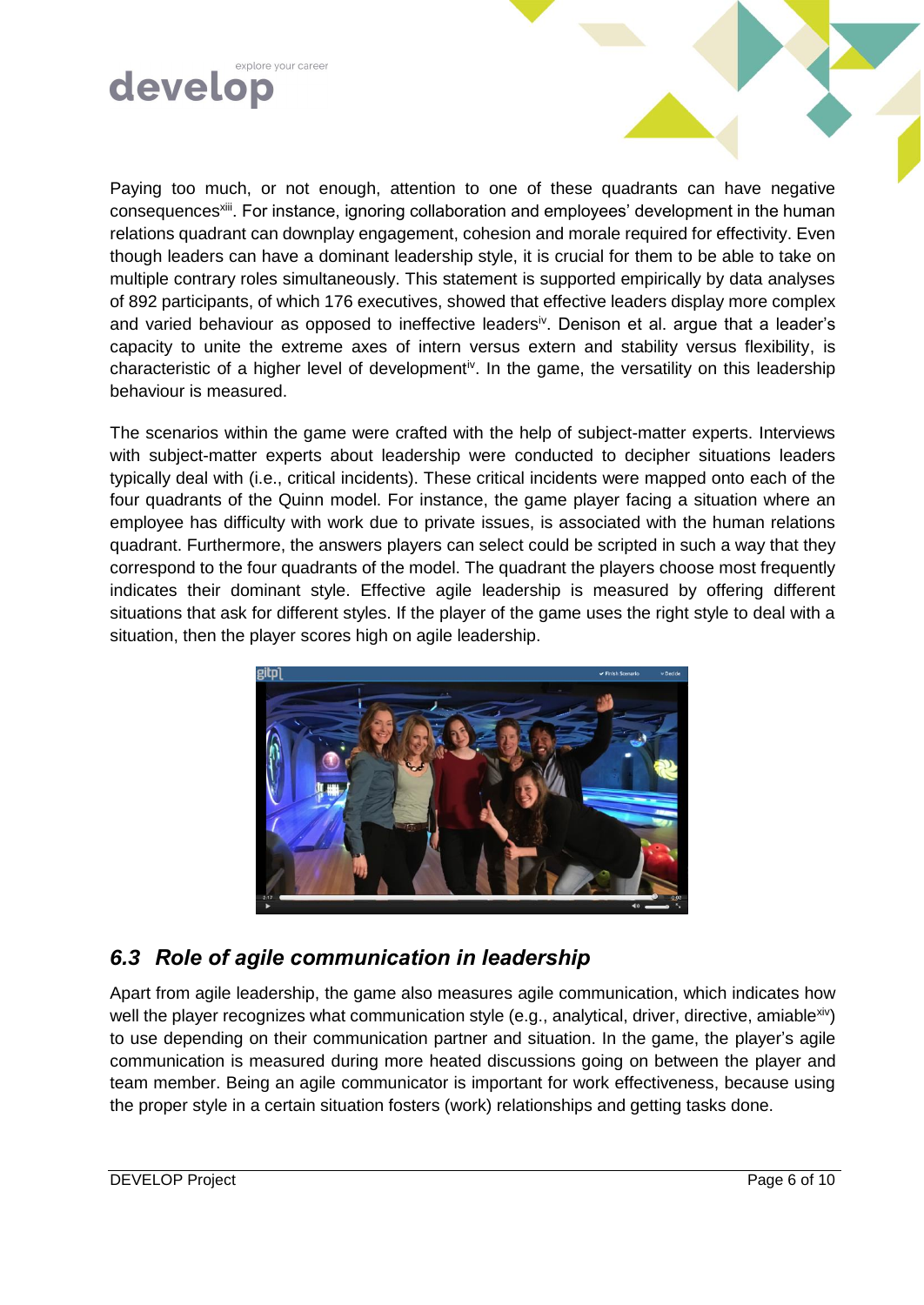



#### *6.4 Leadership competencies*

Kurz and co-authors proposed a general competency model which distinguished eight general competency factors (i.e., the Great Eight): 1) leading and deciding, 2) supporting and cooperating, 3) interacting and presenting, 4) analysing and interpreting, 5) creating and conceptualising, 6) organising and executing, 7) adapting and coping, and 8) enterprising and performing<sup>xv</sup>. For the leadership game, we focused on the first factor 'leading and deciding' (i.e., leadership). After having analysed a dataset of 31.245 assessees, a relation was found between the competency score given by an assessment consultant from GITP and Quinn, and personality items. The four quadrants of the Quinn leadership model were found to be related to GITP's competencies. For instance, individual leadership, coaching and empathy are competencies associated with the human relations quadrant.

#### **6.4.1 Leader's risk behaviour**

Under pressure, people may display destructive behaviour. Hogan identified this as the *dark* side of personality<sup>xvi</sup>. Horney was first to identify three clusters, namely:

- <span id="page-6-0"></span>1. Moving away
- 2. Moving against
- 3. Moving toward<sup>xvii</sup>

The first includes those who manage their feelings of inadequacy by avoiding contact with others, the second includes those who manage their self-doubts by dominating and intimidating others, and the third includes those who manage their insecurities by building alliances $^{xvi}$  $^{xvi}$  $^{xvi}$ .

In the game, the dark side personality traits are not measured directly, but indirectly, by measuring the Big Five (bright) personality traits. Research has shown that there is a relation between dark side traits and the extremes of bright side traits<sup>xviii</sup>. A combination of questionnaire data from GITP collected over the past decade allowed us to construct algorithms that form the backbone of the report and feed into players' report results.

#### **6.4.2 From theory to practice: Train leadership by doing**

By training a player's behaviour in various leadership situations, one can gain insight into the agility of the player's leadership skills, giving them spot-on feedback and helping them to become more effective leaders.

The leadership game can be played in an assessment and a training mode. In the assessment mode, the players go through the scenarios once and receive a report including their dominant style and versatility score.

In the training mode, the player receives the same report, but a coach subsequently gives feedback on the answers the player has chosen. Contrary to the assessment mode, the player can re-choose their answers and get insights about why a certain answer is preferable in a certain situation.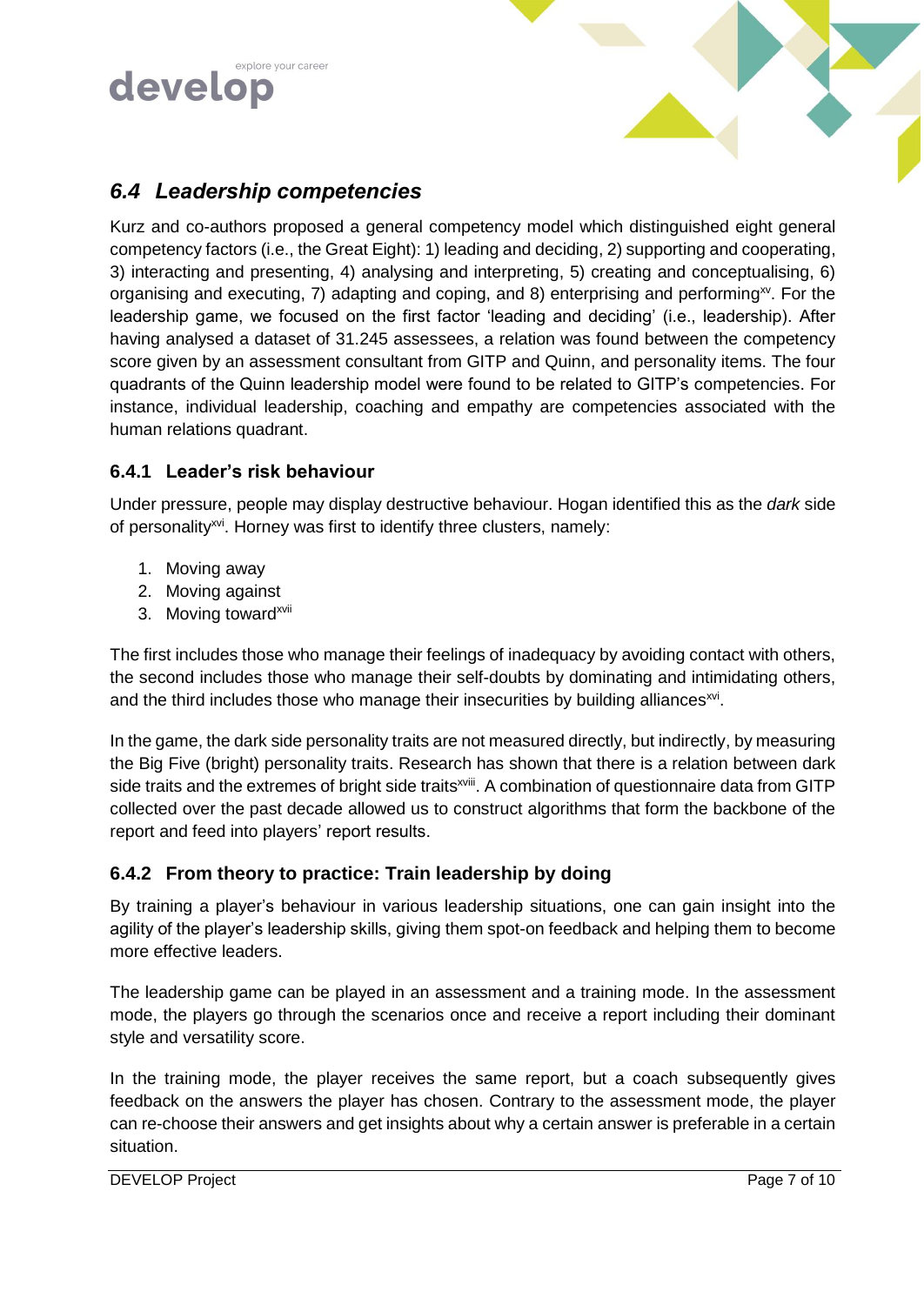

Apart from the inclusion of an e-coach, the game is also adaptive, as the story-line develops based on the answers the player selects. Therefore, each player can take an entirely different route within the game depending on the selected answers.

Next to behaviour being measured by different answers players select during the game, the game starts with a Quinn and personality-based questionnaire to measure intention. The measurement of both intention and behaviour offers a strong opportunity for training and development. A distinction can be made between what the player feels is best in a situation and what behaviour is actually shown. Four potential outcomes follow: (A) A low score on intention and a low score on behaviour, (B) a low score on intention and a high score on behaviour, (C) a high score on intention and a low score on behaviour, and (D) a high score on intention and a high score on behaviour (see Figure 2).



| $\bigoplus_{i=1}^{\infty} \mathbf{A} \subseteq \mathbb{R}$<br>Inter |      | Low | High |
|---------------------------------------------------------------------|------|-----|------|
|                                                                     | Low  |     | E    |
|                                                                     | High |     |      |

Figure 2: Intention (questionnaire) versus behaviour (game) discrepancy

If the intention shows that the players *want* to respond properly to the human relations quadrant, but *cannot* display this behaviour in the game when a situation asks for it, then there is room for players to practise their behaviour. However, if the intention shows that players *do not have the inclination* to respond adequately to the human relations quadrant, but *can* display this behaviour in the game if a situation asks for it, then this requires more self-reflection. Thus, the distinction between survey-measured intention and game-measured behaviour helps to determine someone's development potential.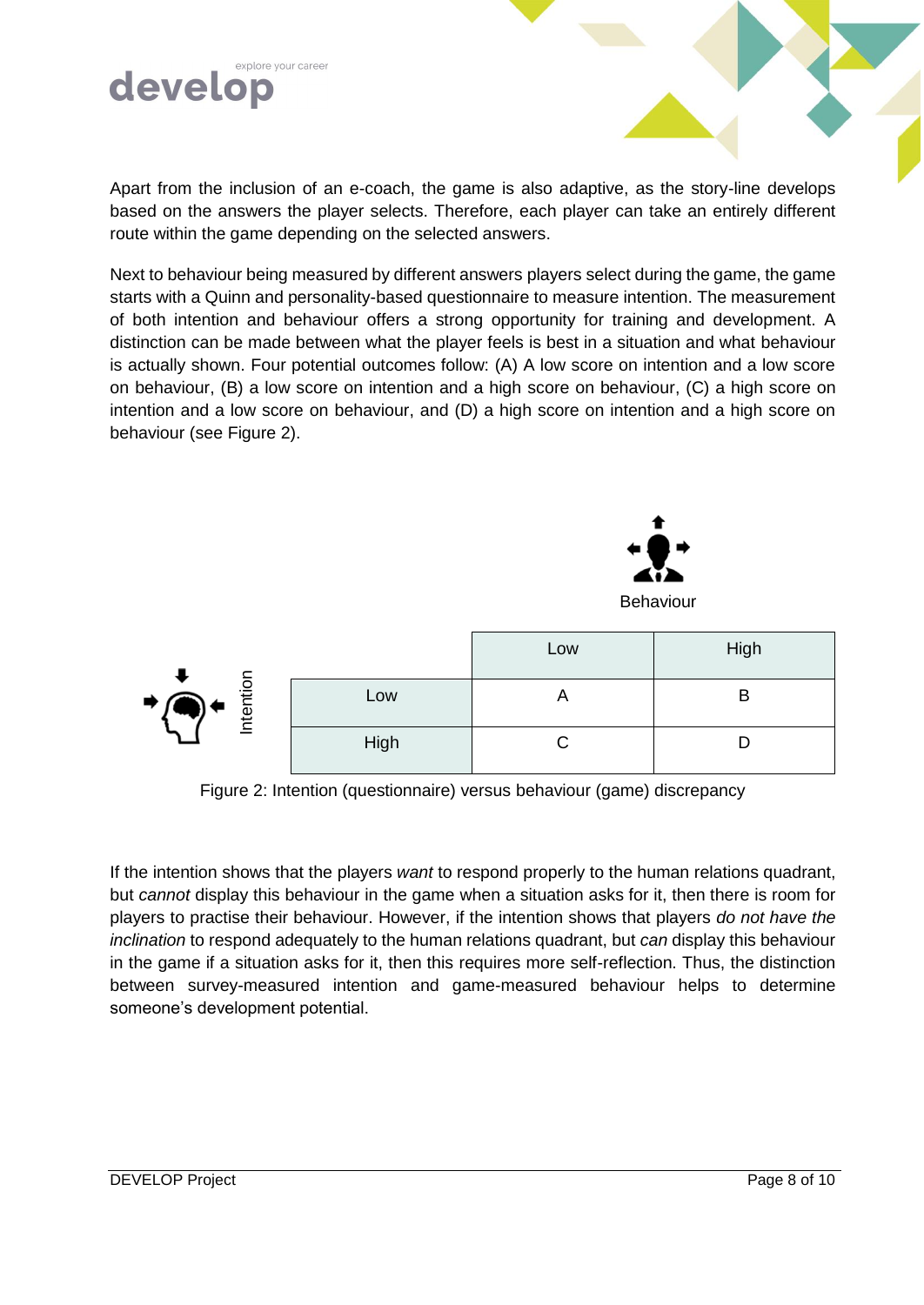



# **7 Conclusion**

The (leadership) game offers an innovative, scientific, and data-driven solution to *both* selection and development queries. Apart from offering the player a unique experience by playing the game, the real value of the DEVELOP platform lies in using the game in combination with other tools, such as social network analysis and self-reporting tools. The data input generated by these tools can then be used to design tailored learning interventions. At the heart of the personalised learning environment lie data that inform us which way to pave for career development.

Interested?



Contact us: [research@gitp.nl](mailto:research@gitp.nl) Visit us: [http://develop-project.eu](http://develop-project.eu/)